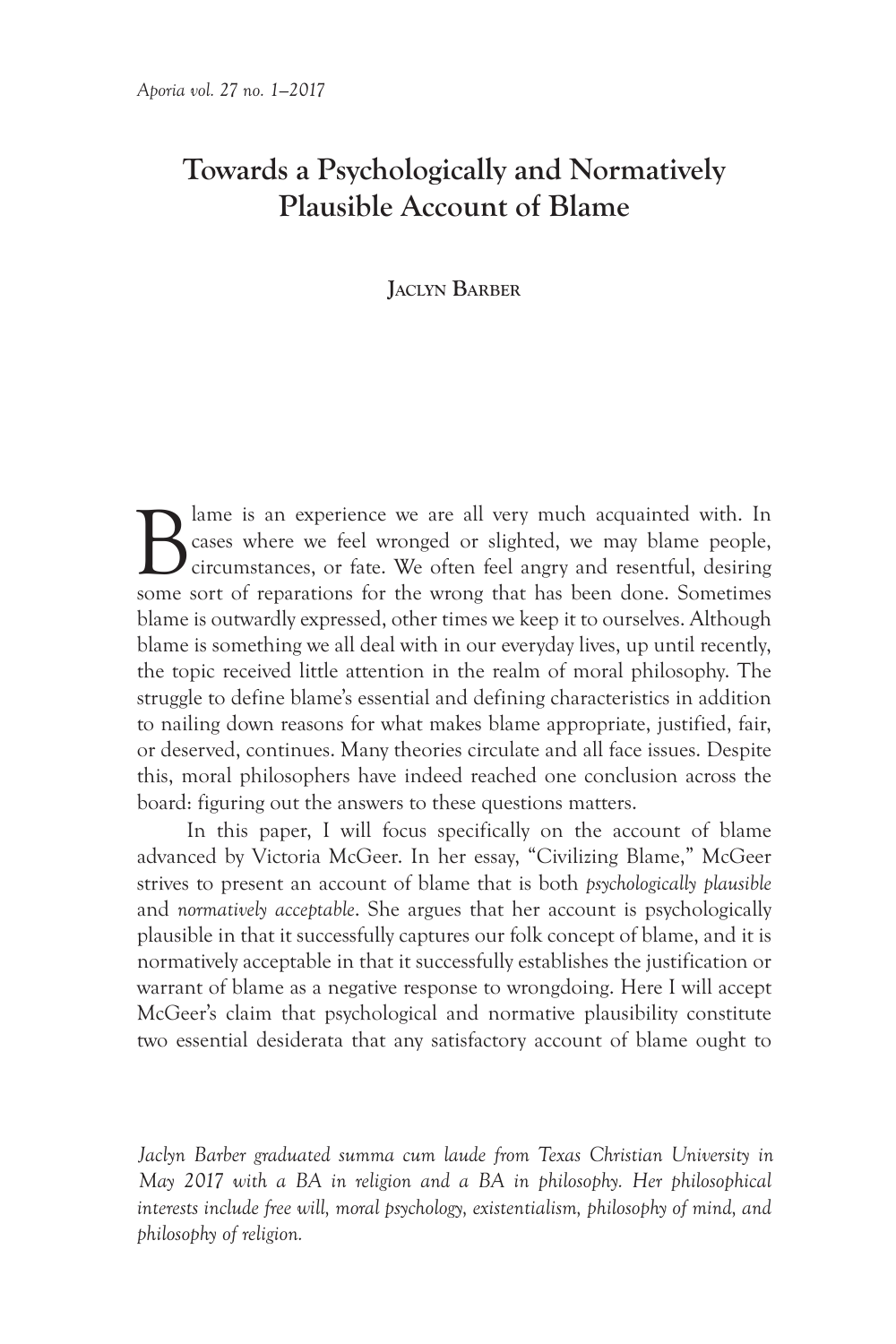be able to satisfy. I will first defend McGeer's arguments in support of these two desiderata and then provide my own reasons for why we ought to adopt these two criteria. Second, I will discuss McGeer's naturalistic account of blame, an account which she believes meets her two conditions. Third, I will argue that her positive view of blame currently contains a feature which fails to be normatively plausible. While I accept McGeer's contention that when we blame wrongdoers, we seek to motivate a change in their *behavior*, I argue that it is normatively implausible for blamers to seek a change in wrongdoers' *attitudes*, at least, insofar as attitudes are conceived of as emotions. Given this problematic feature of McGeer's positive account of blame, I argue in the last section that we must revise McGeer's overall account of blame by jettisoning this feature. Only then will the psychological and normative plausibility of her account of blame be restored.

#### **The Importance of Psychological and Normative Plausibility**

Before diving into the specific features of McGeer's account of blame, it is helpful to lay out some relatively uncontroversial and generally accepted features of moral blame. Most take the concept of moral blame to be a perception of or response to wrongdoing, where wrongdoing is generally understood as the expression of deliberate moral disregard or disrespect through an agent's actions or attitudes. McGeer, along with other moral philosophers,<sup>1</sup> follows the line of thinking originally proposed by that there are often negative reactive attitudes, or emotions, that accompany blame. The negative reactive attitudes include anger, indignation, and resentment. Most of the philosophers theorizing about blame believe the reactive attitudes to be an essential feature of blame, while others simply believe them to be a characteristic, though not essential, feature of blame. Those who acknowledge the substantive role of the reactive attitudes in blame motivate their standpoint by underscoring the important motivational role that these emotions play in rendering wrongdoing salient to us and moving us into action via blaming. They also argue that the reactive attitudes deliberately express and communicate the intensity of our disapproval of wrongdoing. In other words, if wrongdoing did not matter to us in some significant sense, it seems difficult to see why we get so worked up about it. If I witness a man kick his dog for what seems to be no good reason and then have no affective or emotional response whatsoever, most people

<sup>&</sup>lt;sup>1</sup> Wallace (2013, 222–43), McKenna (2013, 119–40), Macnamara (2013, 155–56).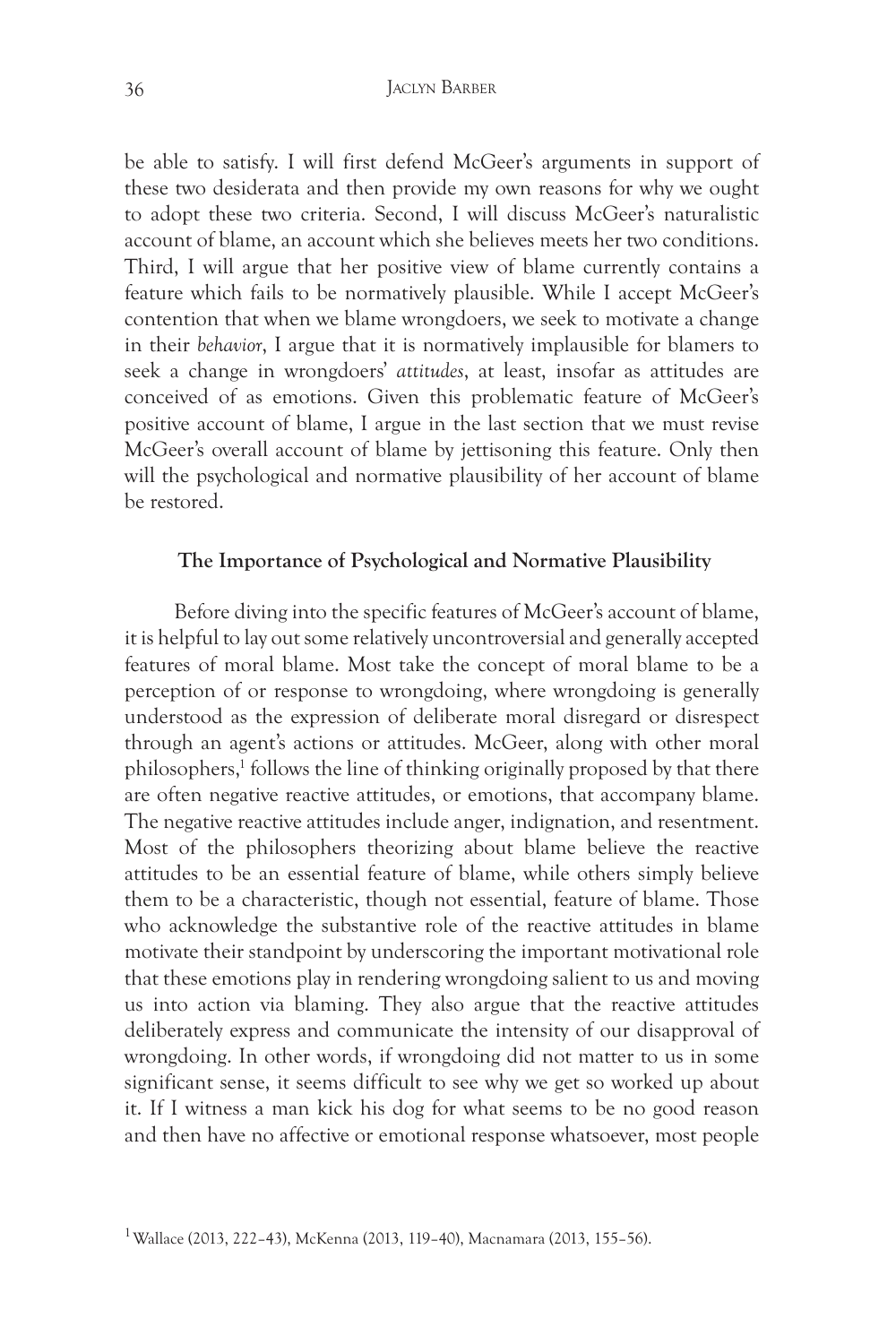would probably think I am a heartless wretch. We expect people to have an effective recoil in response to instances of injustice and wrongdoing. For all these reasons, most grant that a psychologically plausible account of blame must acknowledge the substantive role of the reactive attitudes in our blaming practices. In this paper, I adopt the reactive attitude conception of blame.

The primary reason blame has gained considerable attention is because there seems to be a normative conflict between the value of blame and its punitive edge. In other words, it seems difficult to provide a moral defense of something that can be as problematic and harmful as blame. Blame is not pleasant, not for the blamer nor for the target of that person's blame. Indeed, blame can often lead to various psychological and even physical harms, whether that harm be through a person's withdrawal from the wrongdoer (Scanlon 84–99; Bennett 66–83), the deliberate setback to a wrongdoer's welfare interests (McKenna 119–40), legal imprisonment, or some other unpleasant outcome. These negative consequences thus pose the question, how could we possibly justify something as messy, punitive, and harmful as blame? Reconciling the tension between a psychologically plausible account of blame (a theory which includes blame's punitive edge) and the normative acceptability of blame, will be of considerable importance throughout this paper. Let us begin by discussing the sanitized approach.

Sanitizers (Scanlon 84–99; Sher 49–65) choose to circumvent the normative worry altogether by purging blame of its normatively unsavory characteristics, but this gives us good reason to think that in doing so, the sanitizers simply change the subject. They gain normative acceptability at the cost of psychological plausibility. What the sanitizers identify as blame ultimately ends up bearing little resemblance to blame as ordinarily conceived. For example, Sher defines blame as a *belief* that an agent has acted wrongly and a *desire* that the person had not acted in that way (Smith 33–37). Yet many recognize that this sanitized version of blame fails to align with our folk concept of blame, and thus seems to change the subject. Under Sher's view, blame simply amounts to a sort of cool recognition of wrongdoing and a blasé desire that the person had not done what he or she did (Sher 49–65). But surely our folk concept of blame possesses more than this. When a person blames a wrongdoer, they do not merely believe that a person acted wrongly and desire that they had not done what they did. That person is often angry and resentful. Their registering of wrongdoing is often accompanied by a strong reactive attitude like anger or indignation; it is emotionally charged and forceful in nature. Yet, Sher's account of blame fails to acknowledge this key feature of blame. Sher's account, along with the other sanitized accounts, thus falls short of psychological plausibility.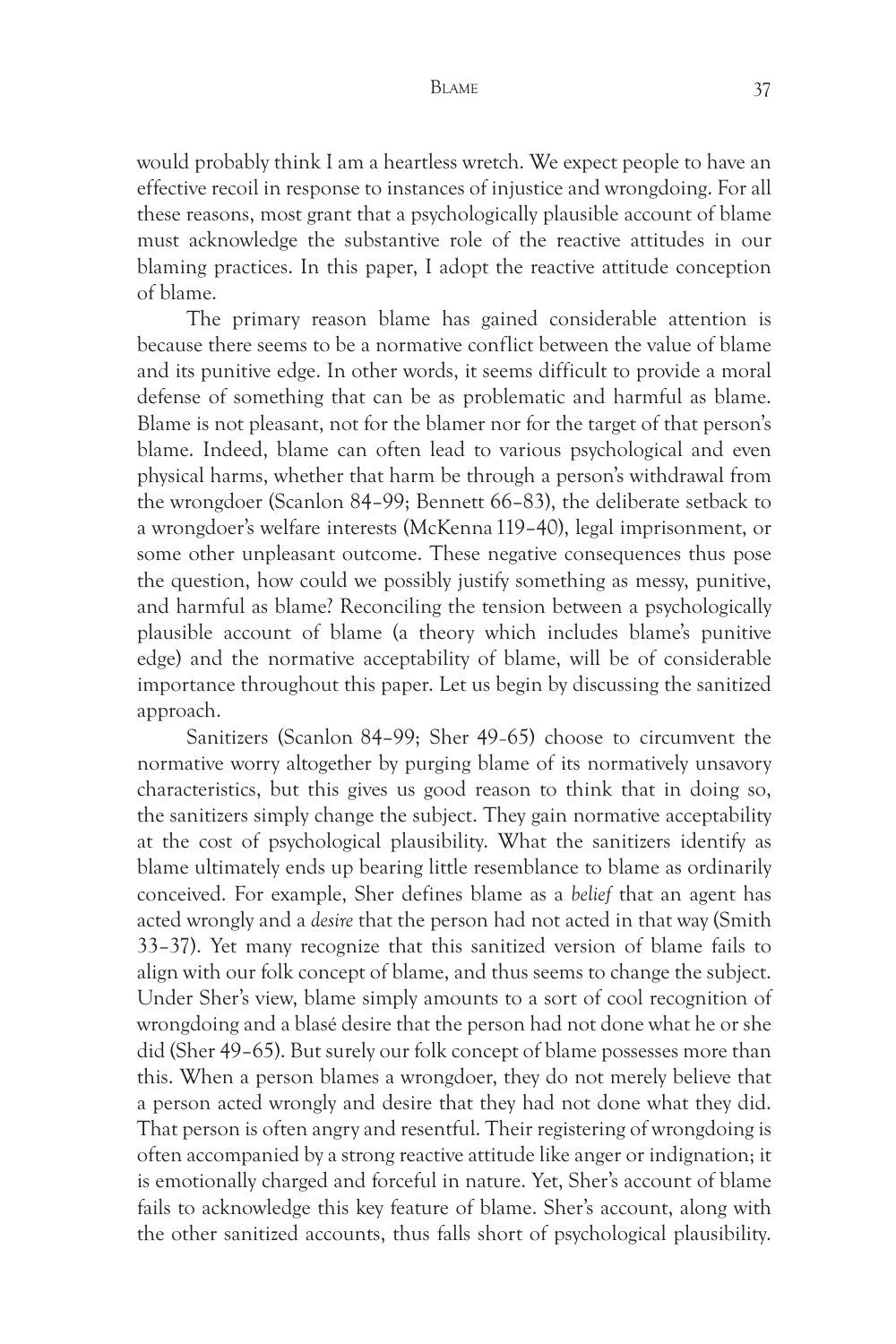Sanitized accounts fail to adequately capture our folk concept of blame and simply do not track the phenomenon in question. The belief-desire pair construal of blame bears little resemblance to blame as ordinarily conceived, and this is a problem.

If the sanitizers' version of blame fails to adequately capture our folk concept of blame, it seems the sanitizers have simply changed the subject. But, changing the subject is bad; if sanitizers present a view of blame that fails to align with what we actually think blame is, it is doubtful that the sanitizer's view could tell us anything of substance or value about our actual blaming practices and their justification. In other words, the sanitized view would fail to tell us anything about whether or not particular attributions of blame are appropriate, fitting, or fair. Yet, the way we ultimately conceive of blame affects how we deal with questions of moral responsibility, punishment, justification, desert, etc. If the sanitized approach fails to track our ordinary understanding of what blame is, there is no good reason to think it can tell us anything of significance about our blaming practices and their justification. For these reasons, any satisfying and realistic account of blame needs to accommodate the paradigmatic features of blame, and that includes the unpleasant, emotional force of blame. An account of blame that does not grant a substantive role to the reactive attitudes is psychologically implausible, and psychological plausibility is of the utmost importance in crafting a satisfying account of blame. This is how we know we do not fall prey to changing the subject. In short, agreeing upon a psychologically plausible account of blame is imperative; it is the starting point for all further theorizing about blame.

If we grant that there indeed exists a psychologically plausible account of blame (some ordinary concept of blame that includes its force and punitive sting), the next task consists in providing an argument in defense of blame's normative value. Anyone who seeks to provide a positive account of moral blame needs to argue that blame "is indeed 'fairly' or 'properly' directed at a wrongdoer in light of the wrong he or she has done" (McGeer 165). If we genuinely take psychological plausibility seriously as a key desideratum for blame and thus grant a substantive role to the negative reactive attitudes, we find ourselves in a bit of a pickle. How can we justify something as nasty and harmful as blame? As mentioned before, blame is not pleasant, and it can often lead to psychological and physical harms. Can harm ever be fundamentally deserved or fair? If it ends up being the case that blame seems morally indefensible, there is good reason to think we ought to eliminate it from our moral practices.

Before answering these questions, however, it is important to get clear on what exactly we mean by normative plausibility. Is normative plausibility a matter of desert, justification, warrant, or fairness? Unfortunately, there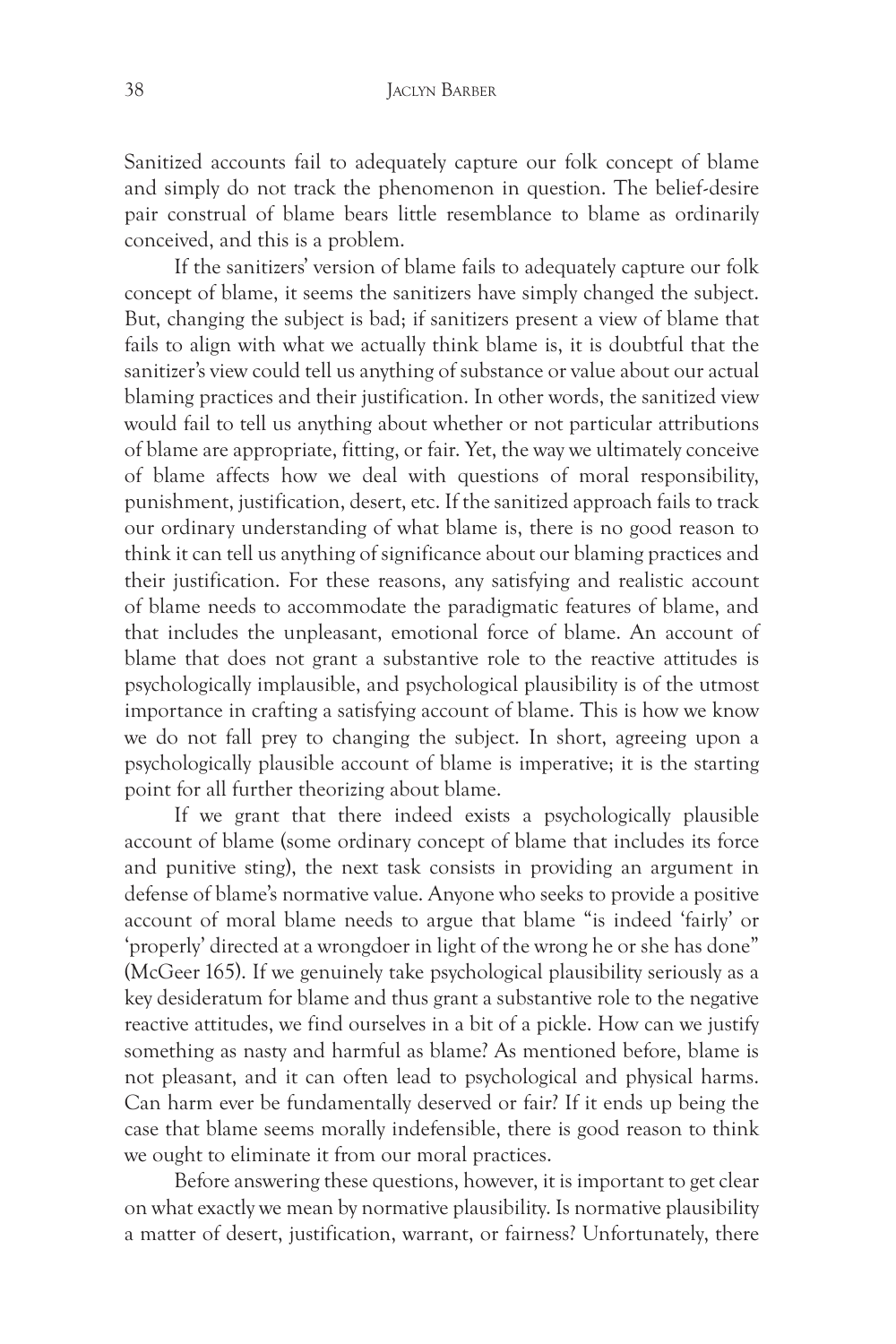is not any easy answer to this question. For the most part, however, most seem interested in securing the bare minimum of justification. For example, Christopher Franklin asserts that blame is an essential way by which we demonstrate our valuing of the objects of moral value (207–23). He claims that when it comes to valuing the objects that generate moral values, this valuing is not optional (Franklin 207–23). The objects that generate moral values *require* valuation, and the proper way of valuing them involves our *defense* and *protection* of them (Franklin 207–23). Thus, within the wider framework of our moral values, blame is valuable and the harm it involves is indeed justified (Franklin 207–23). Angela Smith sees blame as a way by which we express our moral protest against the claim implicit in an agent's actions or attitudes (Smith 27–48). Thus, for her, blame is also valuable and justified within the larger scheme of our moral practices. Christopher Bennett claims that blame is necessary for symbolizing or expressing our disapproval of the wrongdoer's action (Bennett 66–83). In other words, when we blame, we demonstrate that we take wrongdoing seriously and will not let it go uncontested. Each of these views strives to deliver a justification of our blaming practices through an appeal to a particular view of their overall value. Blame is justified because of what it communicates: our disapproval of wrongdoing.

In this section, I have laid the general landscape for the discussion surrounding blame. I have argued that any satisfying account of blame must be both psychologically and normatively plausible. The sanitized accounts fail to be psychologically plausible because they simply do not track the phenomenon in question. In purging blame of its normatively dissatisfying characteristics, they change the subject. If an account of blame is to be truly satisfying and realistic, it needs to accommodate the paradigmatic features of blame, and that includes the unpleasant, emotional force of blame. An account of blame that does not grant a substantive role to the reactive attitudes fails to be psychologically plausible. If we grant that there exists a psychologically plausible account of blame, one that acknowledges the key role of the reactive attitudes, the next task consists in providing an argument in defense of blame's normative value. We must show that blame, despite its potential for harm, is indeed justified, deserved, or fair. If it ends up being the case that blame is morally indefensible, the upshot is that we ought to eliminate it from our moral practices.

## **McGeer's Naturalistic Account of Blame**

Now that we have a substantive grasp of the importance of psychological and normative plausibility in creating a satisfying account of blame, let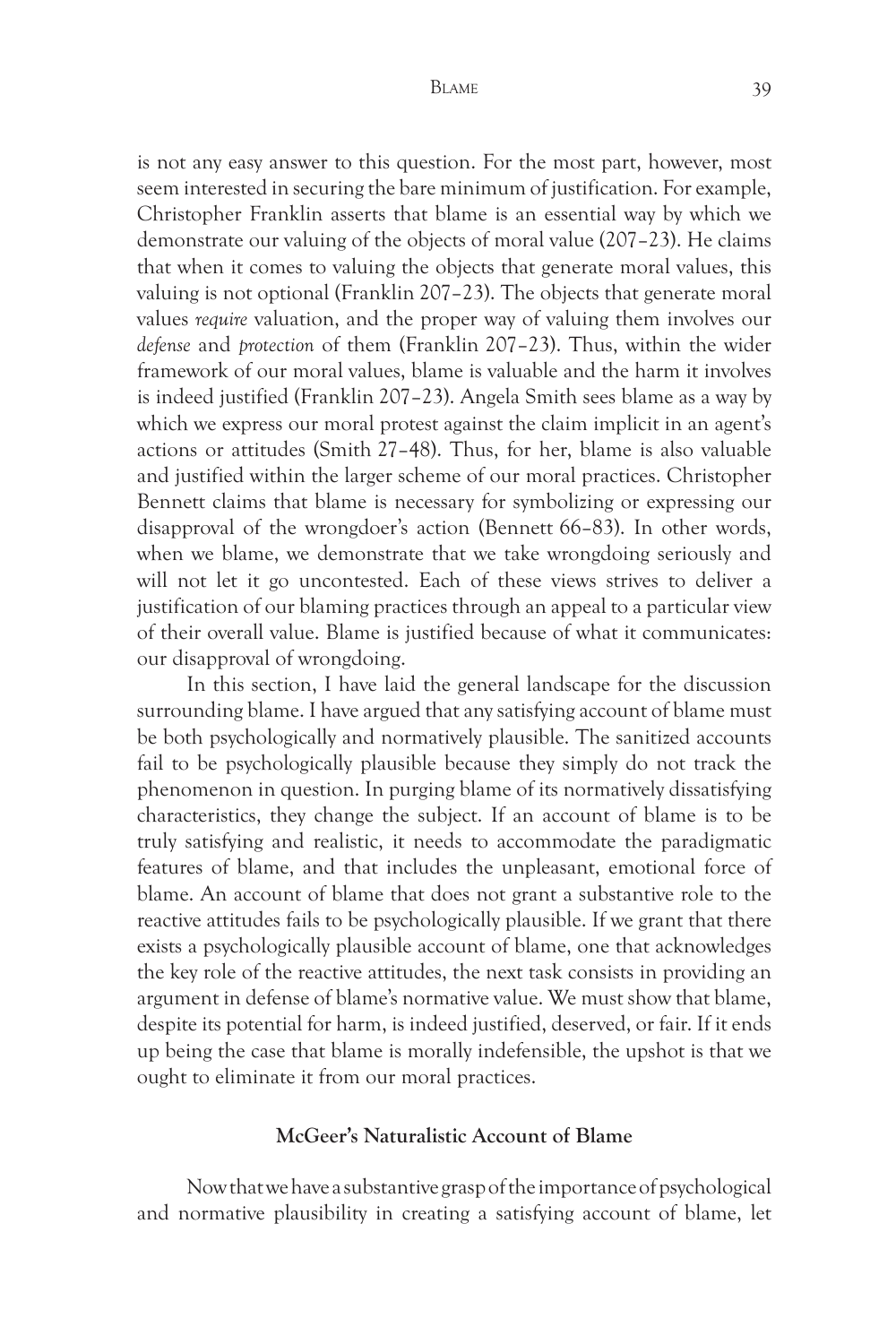us now turn to a discussion of McGeer's naturalistic account of blame, an account which she thinks meets both of these desiderata. As I have already emphasized, any psychologically plausible account of blame must acknowledge the characteristic presence of the reactive attitudes. McGeer's naturalistic account grants precisely this, but in particular, anger. By her account, anger is "rapid and involuntary . . . not cognitively mediated in a reflective or judgmental sense," and involves a "backward-looking element of appraisal" along with "a forward-looking action-priming element" as well (McGeer 171). The backward-looking element of appraisal is the perception of the transgression of a social norm, and the forward-looking action-priming element is the subsequent aggressive response which aims to alter or thwart such transgressions. Adherence to social norms was crucial for the survival of communal species, so the cognitive and affective mechanisms that supported such adherence were naturally selected through evolution (McGeer 171). In short, basic emotions like anger have served important signaling functions along with action-priming functions, functions that were essential to the continued existence of communal species.

McGeer takes these findings to be a springboard from which we can start to craft an account of the phenomenon of blame. The key feature that the evolutionary story described above leaves out, however, is the reflective, self-controlled nature of blame. In other words, McGeer argues that the elemental blame depicted above does not make room for the fact that we can "withhold or suppress our blame when we judge . . . that someone does not deserve such a response despite his or her transgressive behavior" (McGeer 173). In other words, blame can be controlled by reasons. If it ends up being the case that we perceive a wrongdoer's behavior as exhibiting malicious intent when what happened was simply an accident, we can choose to withhold blame. McGeer believes that this basic, primitive emotion of anger ultimately be came more refined and sophisticated as a result of our 'mentalizing' capacities and now shows up in the phenomenon of blame. She claims that we can now comprehend what and why other people do what they do, for we take actions to be reflective of a person's beliefs, desires, intentions, emotions, etc. The backward-looking appraisal dimension of blame proves that not only do we blame wrongdoers for what they do, but "we care deeply about the underlying attitudes that motivate and thereby explain what others do" (McGeer 173). In other words, we code certain actions and behaviors based on the perceived attitudes which gave rise to such behavior. McGeer asserts that we care about these underlying attitudes because these attitudes can be useful in predicting future patterns of behavior. For this reason, McGeer argues that: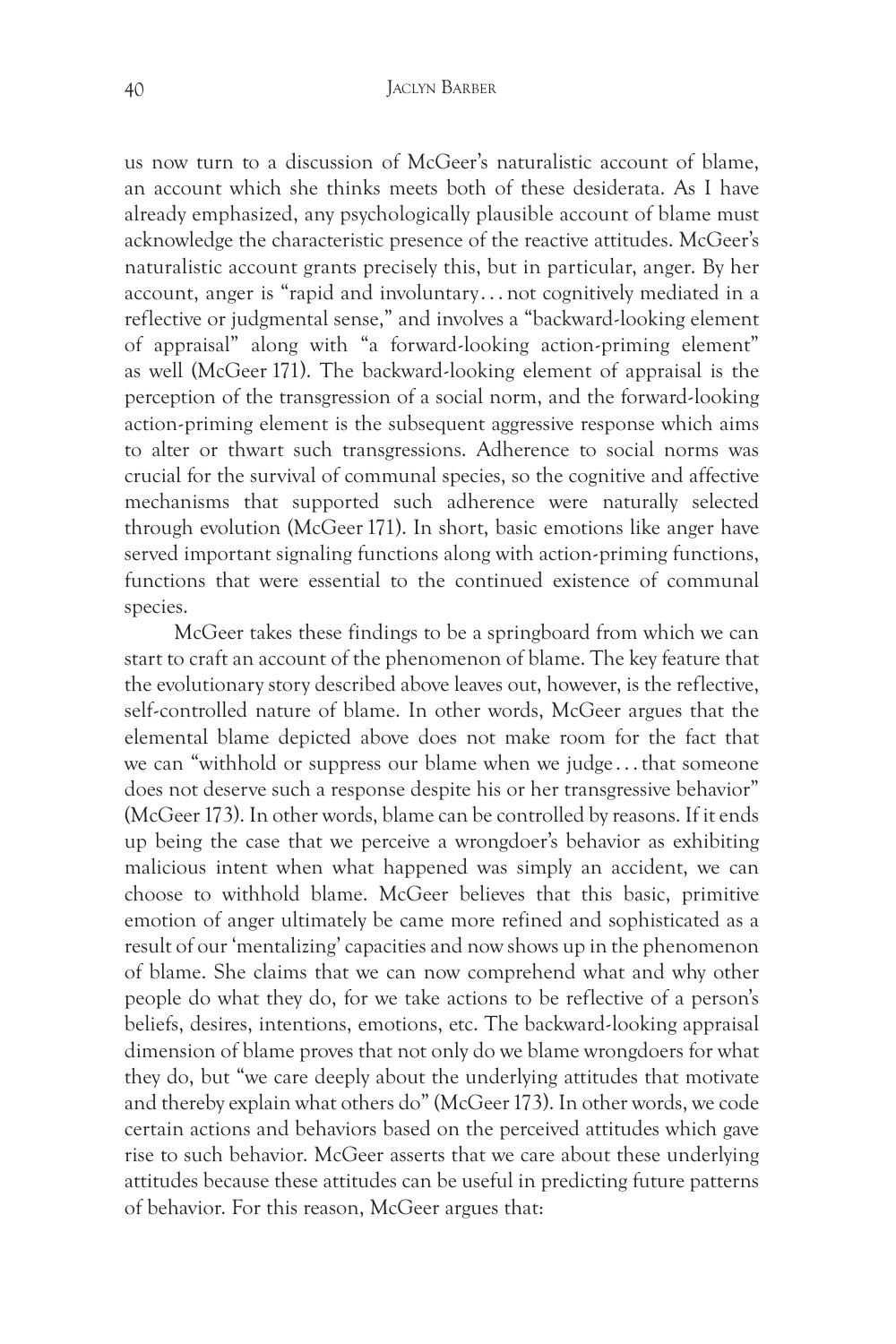We should certainly care about what attitudes individuals manifest in their behavior. But if those attitudes are interpersonally deficient in some way, we should care equally about seeing a change in those attitudes, working to promote this change first and foremost through our blaming reaction. (McGeer 174)

In other words, because attitudes often motivate people's behavior, McGeer believes that unfavorable and destructive attitudes ought to be changed. She thinks this change can be stimulated through blame. It is important to note that it may be the case that our backward-looking appraisal may sometimes misinterpret a person's underlying attitude as being interpersonally deficient when it is not. If it ends up being the case that the perceived attitudinal deficiency was not in fact present, that is, we made an error in perception, our blaming emotions naturally dissipate. In cases where the backward-looking appraisal is not mistaken, the forward-looking regulative aim of blame strives to motivate wrongdoers to acknowledge that their actions did indeed exhibit a bad attitude and then "take responsibility for not so harming again by changing or regulating the attitudes that led to the offensive behavior" (McGeer 175). McGeer thinks that wrongdoers can persuasively demonstrate all of this through their own reactive attitudes, which may include guilt, shame, or remorse.

In sum, McGeer's naturalistic account of blame grants a substantive role to the reactive attitudes in our blaming practices. She argues that these attitudes emerged out of basic emotions, such as anger, in order to promote survival of communal species. With time, due to our mentalizing capacities anger transformed into the more refined, reflective, sophisticated phenomenon of blame. Blame, like anger, involves a backward-looking appraisal and a forward-looking regulative end. These backward-looking and forward-looking dimensions involve the perception of deficient attitudes in the wrongdoer along with the aim of changing the deficient attitudes that gave rise to this behavior.

It seems like we finally have a view which is psychologically plausible, for McGeer's view does acknowledge the substantive role of the reactive attitudes in our blaming practices. However, McGeer, though successful in her overarching goal to create a psychologically plausible account of blame, ultimately fails to deliver a normatively plausible account of blame. She gained psychological plausibility but at the cost of normative plausibility, the exact inverse of the sanitized approach.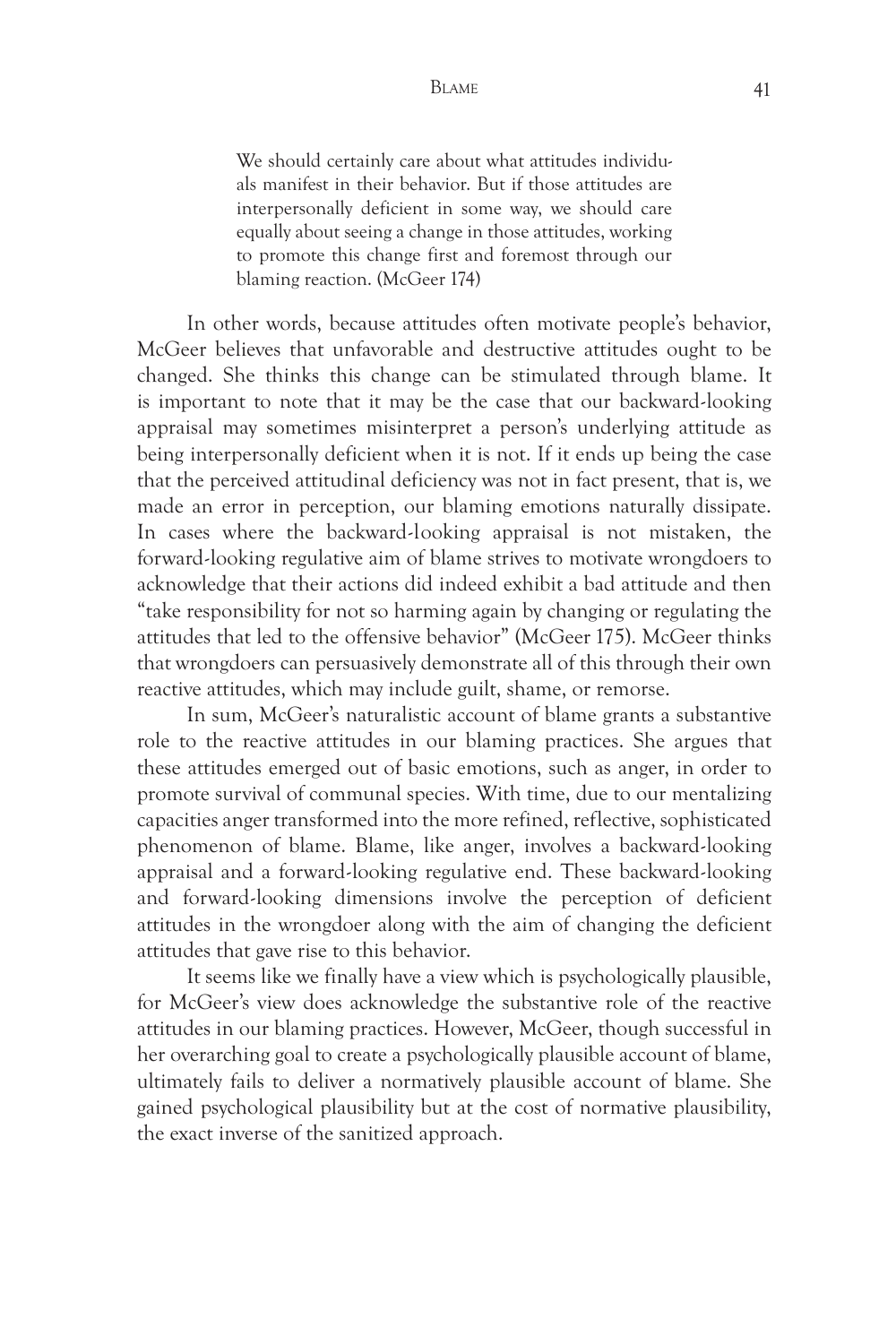# **The Aim of Blame**

I will now argue that as it stands, McGeer's account of blame fails to meet the very desiderata she argues so strongly for. McGeer asserts that blame aims to change or regulate the deficient attitudes implicit in a wrongdoer's actions. While I can accept that blamers seek to change wrongdoers' *behavior*, I argue that it is normatively implausible for blamers to seek to change wrongdoers' *attitudes*, at least, insofar as attitudes are primarily conceived of as emotions. Many will agree with the intuition that one of the outcomes we seek when we blame someone is that the wrongdoer feel guilty for what they have done. Blamers want wrongdoers to experience a genuine sense of guilt and remorse for their actions. Blamers then hope that this guilt will inspire the wrongdoer to make amends for their wrongful actions in some way, shape, or form.

It is important to consider, however, what precisely McGeer means by this claim that when we blame someone, we aim to change their deficient attitudes. Is this aim a *demand*? If blame is a demand that a wrongdoer feel guilty, we are in deep trouble. The demand that someone feel guilty is unintelligible or at least a psychologically implausible demand (Macnamara 155–56). Guilt is simply not within a wrongdoer's control, that is, one cannot simply force oneself to feel guilty. If a person does not *feel* guilty, they cannot simply decide, "Okay, I am going to feel guilty now" or "Okay, I am going to feel guilty because you told me to." Recent work in moral psychology suggests that emotions are not always under our control. Some argue that our moral judgments arise automatically and without effort as a result of our moral intuitions (Haidt 343–58). Moral intuitions are understood as the as the abrupt manifestation of a moral judgment as a result of an affective valence (good-bad, like-dislike) in a person's mind. These intuitions emerge immediately and without any process of searching, comparing evidence, or coming to a conclusion. In short, moral psychologists have found the emotions to be automatic and crucial in moral judgment formation (Blair 48–63). Others have pointed out that the emotions also deeply influence and can indeed bias our intuitions and thus moral judgments as well (Knobe and Nichols 530–54). The important point to take away here, however, is that recent studies in moral psychology suggest that the emotions are automatic responses, that is, they arise prior to any cognitive reasoning or processing. Because they are automatic, there is good reason to think the emotions are not something within our control. It is therefore psychologically implausible and indeed normatively implausible to demand that a wrongdoer feel a certain way. Such a demand requires that the agent somehow miraculously take control of something that is psychologically beyond their control. But what good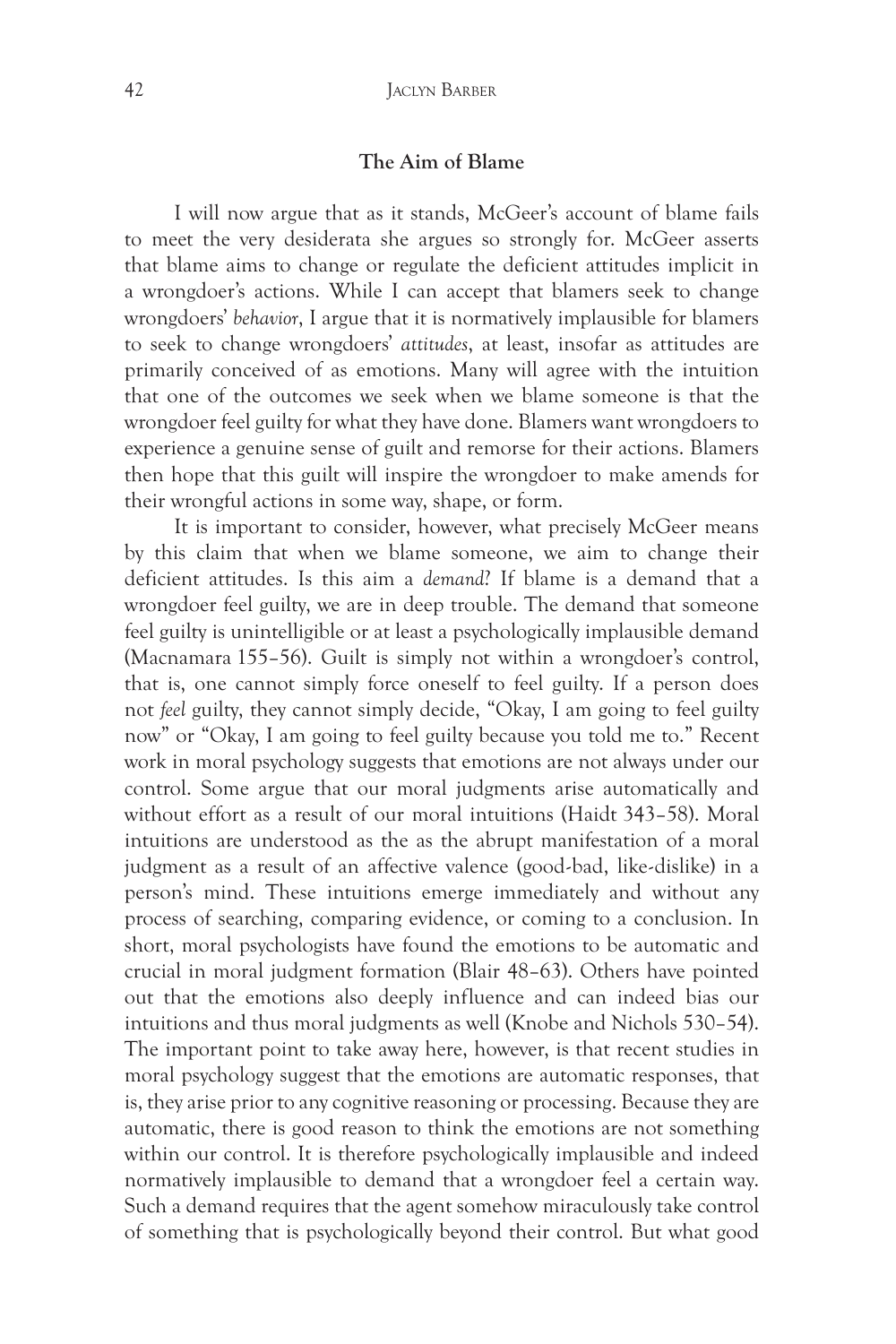## BLAME 43

sense, pragmatically and normatively speaking, is it to desire a wrongdoer feel guilty when such an attitude is not within the wrongdoer's power to control in the first place? In short, that is not fair. If some emotions, like guilt, are indeed sentiments not within an agent's power to control, then it is not fair to expect them to change them. In other words, it is not fair to expect someone to do something not within their power to do.

A few examples may motivate this point. Vegetarianism and veganism are on the rise in Western culture. Many of us have probably heard or seen various lectures, commercials, documentaries, or presentations regarding the ethical deplorability of factory farming, meat consumption, and environmental destruction. While we may absolutely grant the force of these arguments, it is quite possible that some of us will lack a concurrent affective resonance. This does not mean that we are callous, inconsiderate human beings. We may just not feel as strongly as others about these particular issues. Let's consider an example. Suppose I go out to a restaurant with my vegetarian friend, Ashley. I take a few moments to peruse the menu and then decide to order a Jamaican dry-rubbed grass fed medium-rare all natural rib-eye. I close my menu and look across the table at Ashley's appalled face. Her eyes turn to slits and she barks, "How could you! You know how wrong it is to eat meat! I demand that you feel guilty for your actions!" Is it psychologically plausible for Ashley to demand that I feel guilty for my choice of entrée? I think no. After all, I cannot simply force myself to feel the emotion of guilt. That is something which is simply not within my psychological control. Furthermore, it is *unfair* for her to demand that I feel guilty. It is not fair to demand that someone take control of something which is literally outside of their control. Now, could I and meat-eaters in general change our behavior and stop eating meat and satisfy a vegetarian or vegan without the affective sentiment of guilt? I do not see why not. In other words, the affective sentiment of guilt does not seem necessary for a change in behavior. I may choose to stop eating meat out of respect for my vegetarian friends, or I may do so for self-interested reasons, that is, because I fear they will withdraw their friendship from me if I do not change my behavior. The key point, however, is that it is psychologically and normatively implausible for a vegetarian or vegan to demand that I feel guilty for eating meat. Moreover, it is not evident that guilt is necessary to motivate a change in behavior.

Consider another example. Many philosophers of religion have striven to persuade non-believers of the existence of God. There have been ontological arguments, cosmological arguments, intelligent design arguments, arguments from efficient causality, and etc. Some have even employed guilt and shame tactics to try and change atheistic attitudes. People who believe in God may underscore the sinful, deplorable nature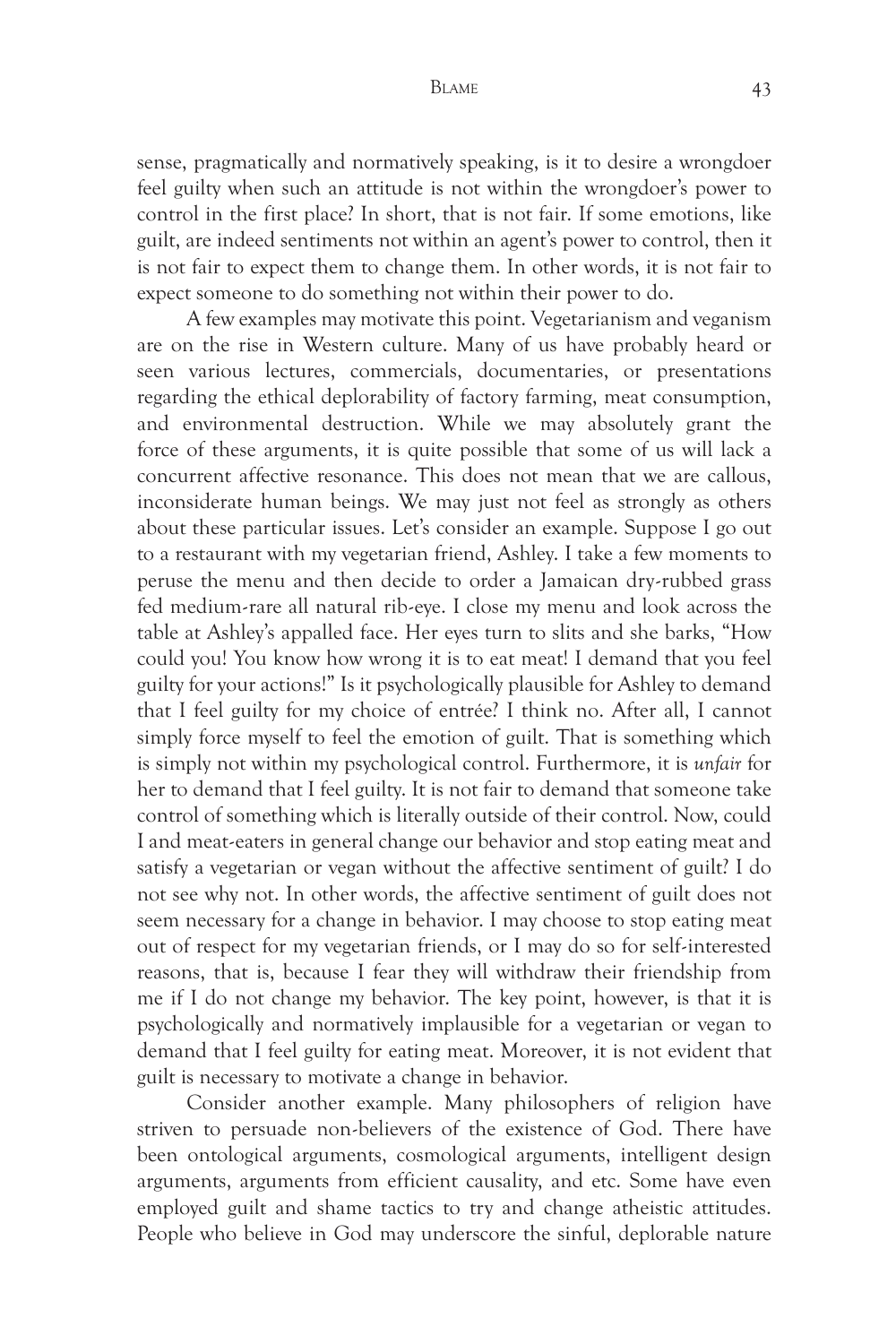of humanity and condemn the arrogance that undergirds another person's denial of the existence of God. They may demand that atheists feel guilty for their sinful, arrogant nature and repent and believe in God. Yet this demand again is neither psychologically plausible nor is it fair. The atheist cannot simply force oneself to feel guilty and it is not fair for a believer to demand such a change in attitude. As mentioned before, affect and intuitions are not always within our control; they are automatic. Consequently, atheists cannot simply choose to feel guilty, and so it is unfair to expect them to stimulate that emotion in themselves as well. In addition, like the vegetarian case, it is not clear that guilt is necessary for a person to come to have belief in God. This change may be brought about in other ways. A non-believer may have a life-altering experience or choose to comport themselves in such a way that reflects a belief in God for they see the value in doing so. They may be inspired by the lifestyle that emerges from a belief in God. In short, a change in their attitudes or behavior may emerge without the affective accompaniment of guilt.

Both of these examples illustrate and motivate the psychological evidence that certain emotions, like guilt, lie beyond our psychological control. I want to underscore, however, that this charge of unfairness against the blamer's demand that a wrongdoer feel guilty goes even deeper. Given what we know about human development, whether or not we turn out to be the kind of person who feels certain reactive attitudes (like guilt) in certain situations (in instances of wrongdoing) also seems outside of our control. Let me illustrate this point by way of an example.

We now know thanks to modern science and psychology that humans are undeniably a product of nature and nurture (Strawson 5–22); we are shaped both by our genetics and our surrounding environment. Consider a criminal like Robert Alton Harris. In the late 1970's, Robert Harris abducted two teenage boys from a fast food restaurant, forced them to drive into the woods at gunpoint, and then proceeded to brutally murder them, steal their car, and rob a bank (California Department of Corrections and Rehabilitation). Harris was convicted of his crimes and sentenced to death at San Quentin State Prison. Is it fair to blame Robert Harris for his crimes? Most will say yes, but let's think about this for a moment. Upon further investigation, it was ultimately discovered that Robert Harris grew up in an extremely dysfunctional household. Both of his parents were alcoholics, and Harris suffered from fetal alcohol syndrome. He was abused by his father and his mother barely touched him as a child (touch is considered to be crucial in stable child development) (Ardiel and Rankin 153–56). After stealing a car as a young teen, Harris was sent to a juvenile detention facility where he endured repeated rapes. He was abandoned by his parents by the age 14. Needless to say, Harris suffered a fairly abhorrent childhood.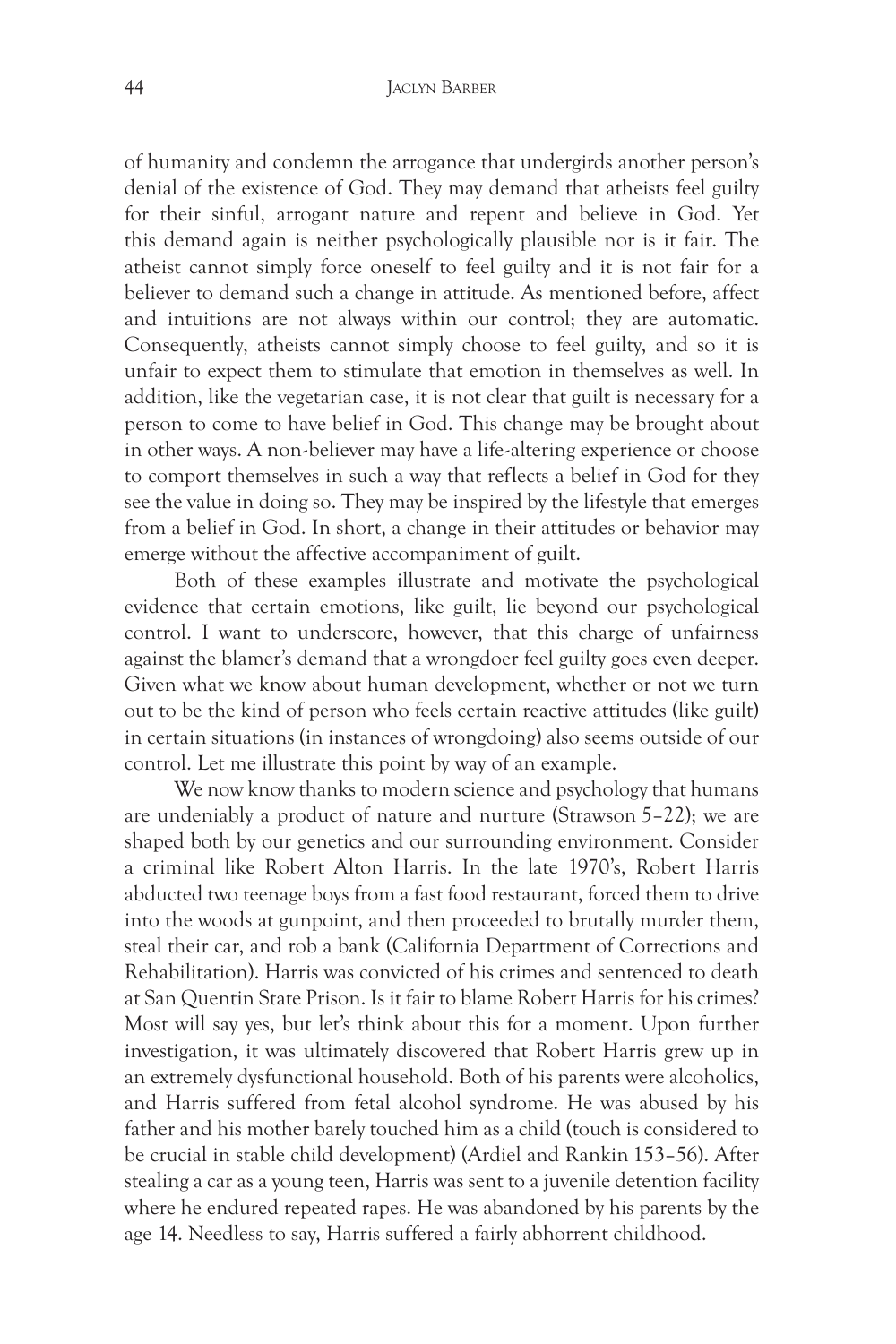BLAME 45

All Harris was exposed to throughout the crucial developmental years of his life were abuse, dysfunction, and neglect. Because of this, Harris was likely never able to recognize good and sufficient reasons to behave in a way that was different than all he had ever known. Is it *fair* to demand that Harris feel guilty for his crimes? If Harris could not have avoided becoming the type of person with the character that he did as a result of factors beyond his control (genetics and environment), it seems wildly unfair for us to demand that he feel guilty, for he is arguably just not that kind of person who can even feel guilt. Not only can Harris not force himself to feel guilty, but it is clear that his deficient attitudes and emotions flow from a morally disturbed character not of his own design. If the character he came to have was beyond his control, it seems by default that we cannot demand he change the deficient emotions or attitudes that flow from that very same character. After all, Harris never received any moral direction whatsoever. In other words, he arguably never had the ability to both recognize and respond to good and sufficient reasons for his actions. Consequently, he arguably is not the kind of person who can even feel guilt. For all of these reasons, it is unfair to expect Harris to feel guilty for his actions.

This problem we face with Robert Harris, however, presents us with a much deeper worry. *All* of us are shaped by genetic and environmental factors beyond our control. We do not make ourselves, that is, who we are is not ultimately up to us (Strawson 5–22). We are a product of our genetics and culture. We cannot create or control our character or our reactive attitudes, and this includes our emotional responses to the moral attributions of others. Yet, it seems that both control over one's emotional responses to the moral attributions of others and control over one's character are necessary for genuine desert and fairness. But, both of these seem off the table. This suggests that true fairness and desert of our blaming practices is off the table. If an agent's action stems from a causally determined process that originates in factors beyond their control, then the agent will correspondingly lack the control necessary to be genuinely morally responsible for it (Pereboom 407–24). No blame can ever be truly deserved or fair in a fundamental sense (Strawson 5–22). The normative plausibility of our blaming practices, therefore, seems to be seriously threatened by this concern.

In this section, I have argued that as it stands, McGeer's account of blame fails to meet the very desiderata she argues so strongly for. She gained psychological plausibility but at the expense of normative plausibility. While I accept that blamers seek to change wrongdoers' *behavior*, I argue that it is normatively implausible for blame to seek to change wrongdoers' *attitudes*, at least, insofar as attitudes are primarily conceived of as emotions. If when we blame we express the demand that a wrongdoers feel guilty for their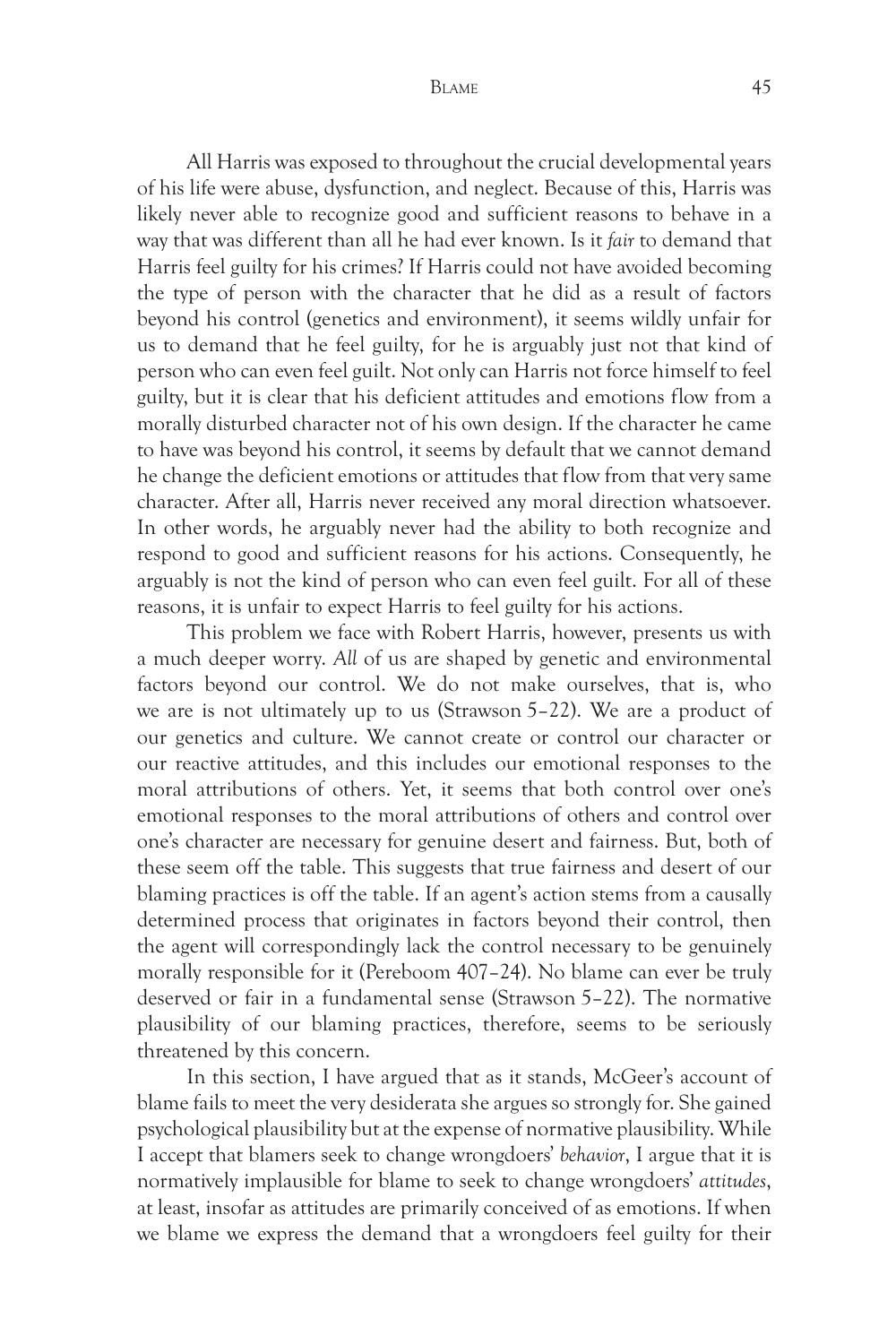actions, we are expressing a psychologically and normatively implausible demand. Guilt does not seem to be within one's psychological control, and for this reason, it is not fair to demand that people to feel guilty for their actions. Moreover, it is not clear that guilt is necessarily required to stimulate a change in behavior. People may choose to change their behavior absent the affective sentiment of guilt, that is, for purely self-interested reasons. I also argued that this charge of unfairness goes even deeper. Studies on human development give us good reason to believe that we have no control over whether or not we turn out to be the kind of person who feels certain reactive attitudes (like guilt) in certain circumstances (like in instances of wrongdoing). If we truly take seriously that we cannot fully control our emotional responses to the moral attributions of others or our overall character from which they flow, the fairness and desert of our blaming practices seems off the table. In other words, it seems that no blame can ever be truly deserved or fair in a fundamental sense.

# **The Solution**

Now that we have extensively drawn out the tension between the psychological and normative plausibility, we are left with one question: what now? Should we give up one of the desiderata? Is normative plausibility simply not in the cards for blame? My answer to both of these questions is a resounding *no*. In section 1 of the paper, I discussed at length the importance of both of these desiderata. I left the question open, however, regarding what exactly we mean by normative plausibility. If by normative plausibility we mean genuine desert and fairness, I am afraid we must abandon ship. If we truly take seriously that we cannot fully control our affective attitudes and our overall character from which they flow, features which seem necessary for genuine desert and fairness, it seems the fairness and desert of our blaming practices flies out the window. Does this then entail that blame is normatively indefensible? No. Just because blame cannot be genuinely deserved or fair in a fundamental sense, this does not mean that blame cannot be justified in some other sense. Blame is *instrumentally* valuable. As so many of the philosophers in this volume have pointed out, blame is valuable within the grand scheme of our moral practices. It is useful and normatively valuable, but in a purely instrumental and consequentialist sense. Blame contributes to the furthering of a greater good, and that greater good is morality as whole.

In order to restore psychological and normative plausibility of McGeer's account of blame, therefore, I argue that we ought to not blame with the demand or desire that a wrongdoer change their deficient attitudes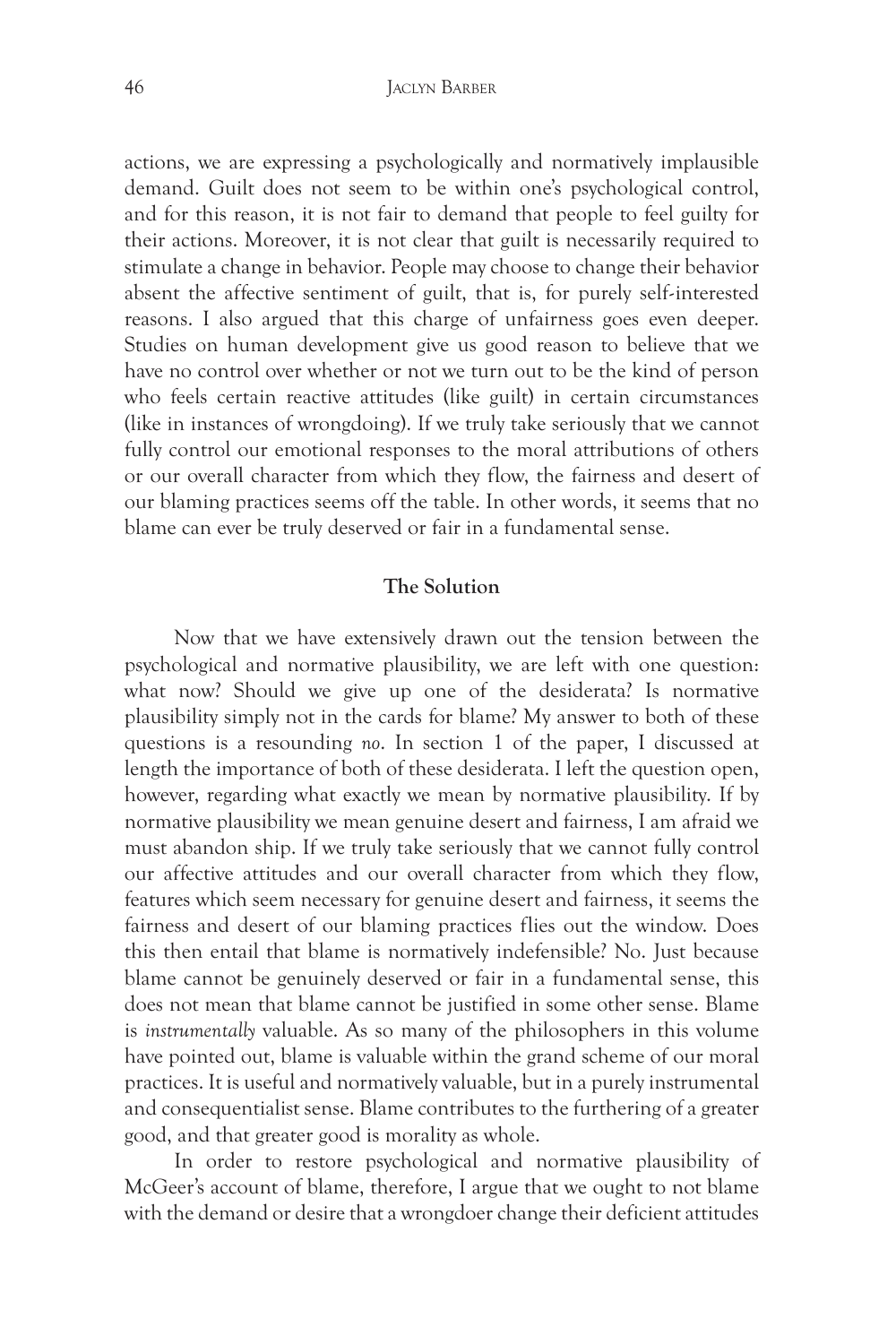or emotions. That is a psychologically and normatively implausible demand. Instead, I argue that we ought to blame wrongdoers with the more modest goal of motivating a wrongdoer to (1) acknowledge that what he or she did was wrong and (2) make amends through a consent to move forward differently. If we take this to be our goal when we blame someone, we now have a psychologically and normatively plausible account of blame. I argue that this revision can also secure the bare minimum of justification for our blaming practices.

When we blame someone, we want them to acknowledge that what they did was wrong, that is, we want them take responsibility for their actions. Not only do we want them to take responsibility for their actions, but we also want them to change their behavior moving forward. If that change in behavior is also inspired by a shift in the wrongdoer's attitudes, that is, as a result of some sense of guilt or remorse, even better! We cannot and ought to not however, make a change in a wrongdoer's attitudes the primary goal in our blaming practices. That demand or desire is fundamentally unfair and will ultimately leave us disappointed far more often than satisfied.

Some may argue that we now face a motivational worry. If wrongdoers do not feel the affective sentiment of guilt for their actions, why would they change their behavior? In other words, what would motivate them to make such a change? Are not the reactive attitudes required for this motivational role? As demonstrated through the meat eater and the vegetarian example, guilt is not required to stimulate a change in behavior. It may be the case that wrongdoers acknowledge what they did was insensitive and consent to move differently purely for self-interested reasons, i.e., they do not want to make you mad. In other words, wrongdoers may not feel genuine remorse or guilt for their actions, but they can still choose to make changes in their behavior exclusively out of a desire to avoid psychological or physical harms. They may do this out of fear of imprisonment or loss of a friendship, or perhaps they may do this because they are inspired by what new possibilities open up as a result of such a change. Obviously, some of us will still prefer that wrongdoers feel guilty for their actions, but unfortunately, we do not always get what we want. What matters most, pragmatically speaking, is that we curtail wrongdoing as much as possible with the least amount of harm and suffering possible. When we teach a child to become a morally responsible human being, we do not use guilt and shame tactics. We can motivate changes in behavior through positive reinforcement, explanations for why certain behaviors are better over others, etc. In short, moral education does not always require harm or suffering to the person being educated, nor should it. After all, we have already established that blame cannot be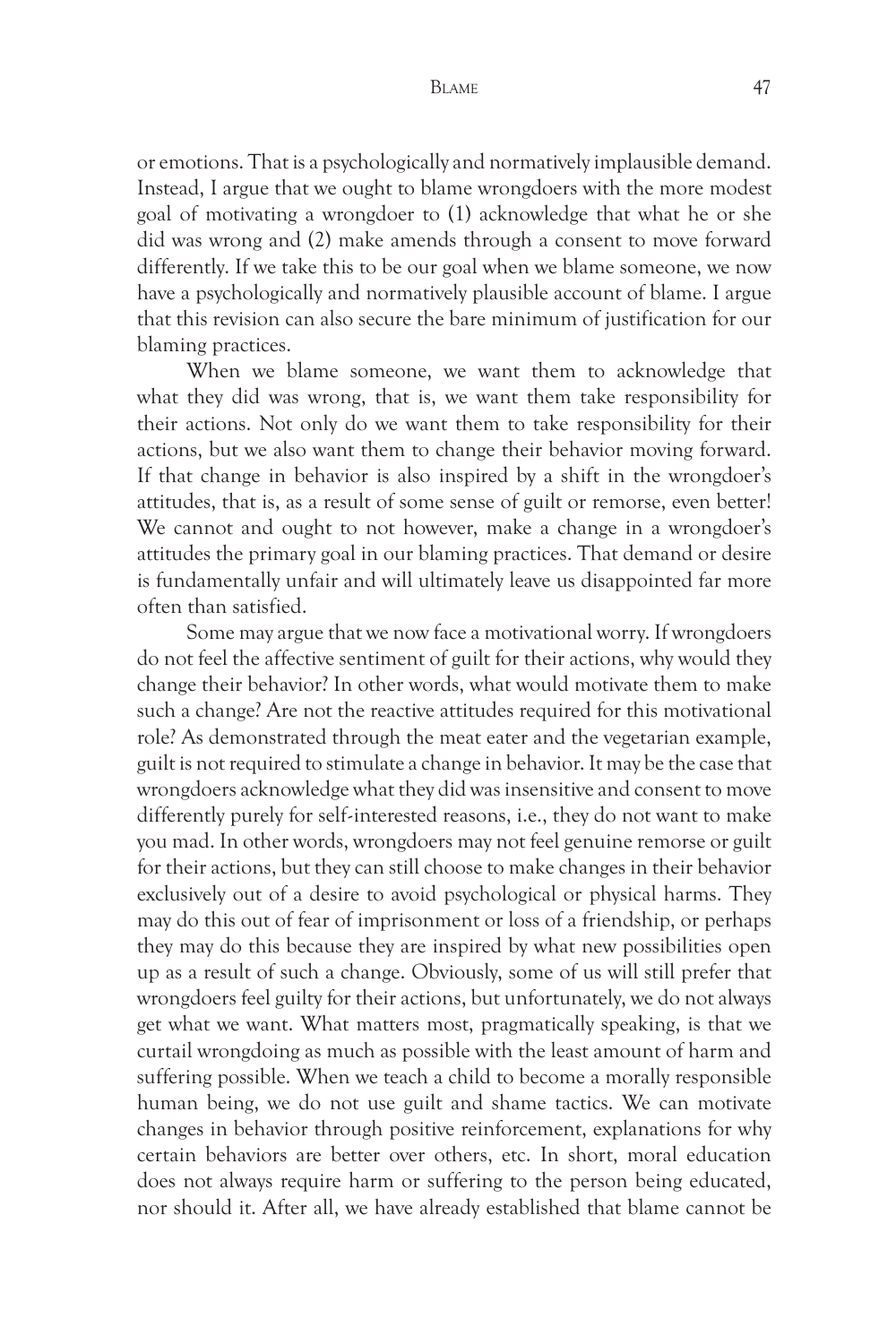fundamentally deserved and fair in a basic sense. For that reason, we ought to minimize harm and suffering where we can.

It is important to note that minimizing harm and suffering ought to not bottom out in the elimination of blame altogether. Blame is instrumentally valuable. When we blame wrongdoers, we demonstrate that we take wrongdoing seriously and will not let it go uncontested. If we fail to blame, we arguably become complicit in wrongdoing (Bennett 76). If we do not outwardly express or symbolize our disapproval of a wrongdoing in some way, shape, or form, we are essentially teaching wrongdoers that their misdeeds may go on uncontested. In other words, if there no aversive responses to wrongdoing, it seems difficult to see why wrongdoers would ever change their behavior. Hence, blame serves an aversive conditioning role. Experiencing blame and being subject to the harms that often accompany it is not pleasant, and for this reason, blame can deter wrongdoing. It might not be deterring wrongdoing for the 'right reasons,' as it is driven by a more self-interested rationale than anything else, but at least wrongdoing is being diminished nonetheless. In short, blame is instrumentally valuable as a negative response to wrongdoing, for in light of its unpleasant effects, it can motivate wrongdoers to change their behavior.

# **Conclusion**

In this paper I have argued in favor of adopting McGeer's desiderata of psychological and normative plausibility in crafting a satisfying account of blame. If an account of blame is to be truly psychologically plausible, it must fit our ordinary concept of blame and thus include the force and punitive sting of blame. The account of blame must also be normatively acceptable in that it shows that blame is morally defensible despite its propensity to harm. I have argued that as McGeer's account stands, it fails to meet these two desiderata. It is neither psychologically nor normatively plausible for blamers to demand a change in the attitudes of wrongdoers, at least insofar as attitudes are conceived in a primarily emotional sense. Emotions, like guilt, are often not something within an agent's control and so it is unfair to demand that they change something which lies beyond their ability to control. When we blame, we must do so with the more modest goal of motivating wrongdoers to take responsibility for their actions and consent to move forward differently. The harm of blame is instrumentally valuable and justified as a negative response to wrongdoing because it serves an aversive conditioning role. Without it, it is not clear that wrongdoers would be motivated to change their behavior. This normative defense of blame is less robust than some people might have originally envisioned,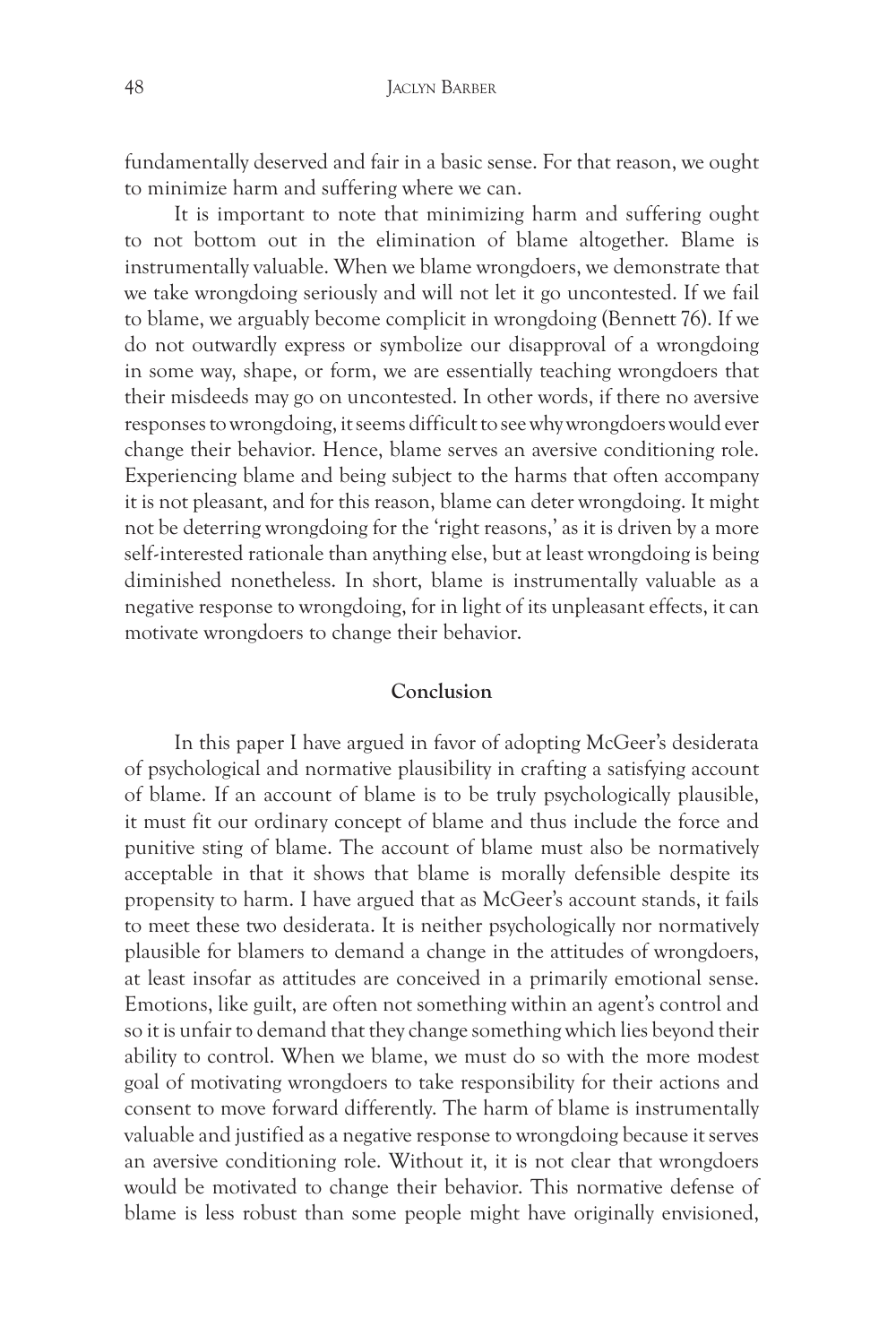but at least it secures the justification of our blame within the complex web of moral practices. With these aforementioned modifications to McGeer's account, we can indeed restore its psychological and normative plausibility.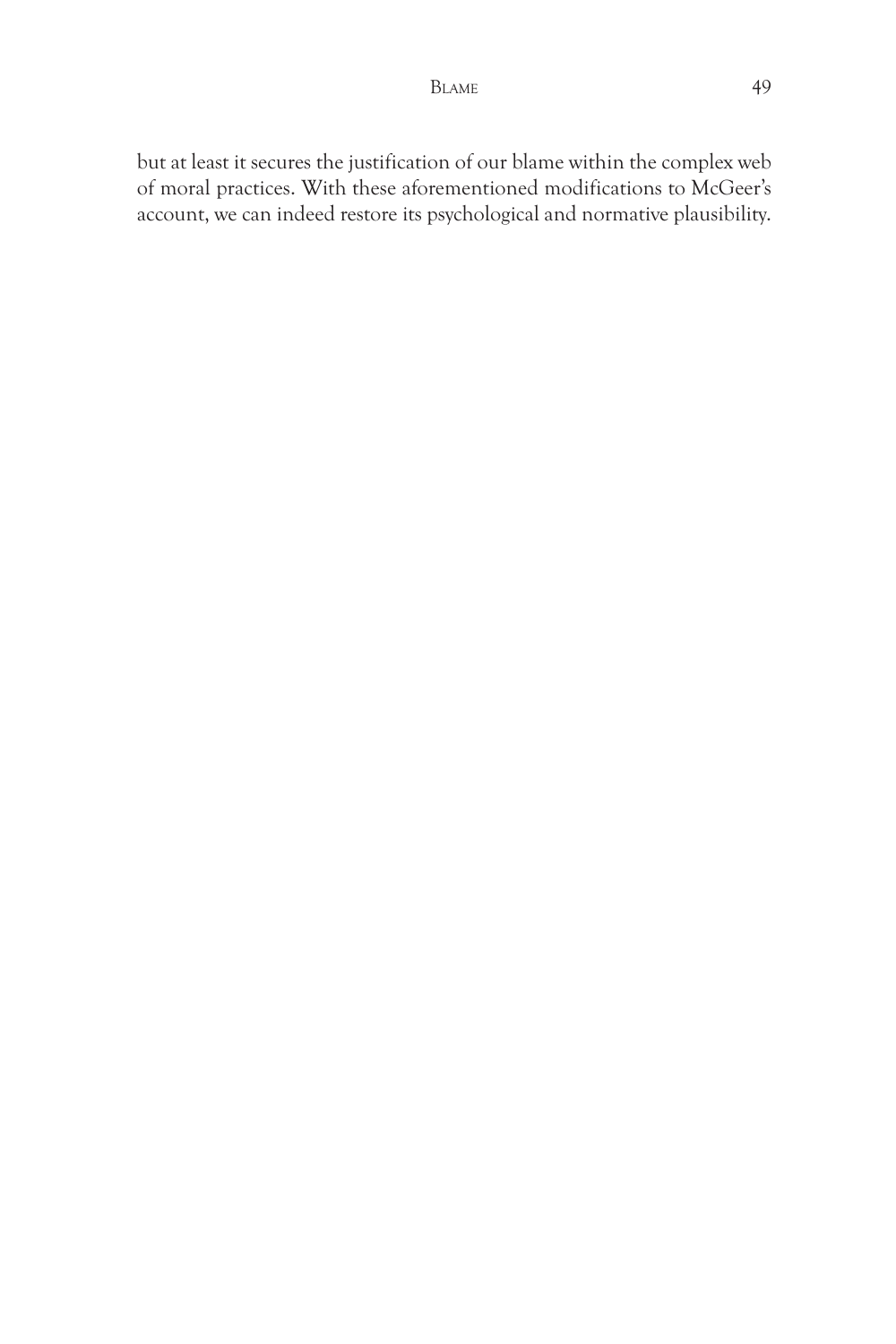## **Works Cited**

- Ardiel, Evan L. and Catharine H. Rankin. "The Importance of Touch in Development." *Paediatrics & Child Health,* vol. 15, no. 3, 2010, pp. 153–56.
- Bennett, Christopher. "The Expressive Function of Blame." *Blame: Its Nature and Norm,* eds. D. Justin Coates and Neal A. Tognazzini, Oxford UP, 2013, p. 76.
- Blair, Robert James. "A Cognitive Developmental Approach to Morality: Investigating the Psychopath." *Moral Psychology: Historical and Contemporary Readings*, eds. Thomas Nadelhoffer, Eddy A. Nahmias, and Shaun Nichols, Malden, MA: Wiley-Blackwell, 2010, pp. 48–63.
- California Department of Corrections and Rehabilitation. "Robert Alton Harris."
- Franklin, Evan. "Valuing Blame." *Blame: Its Nature and Norms,* eds. Justin Coates and Neal A. Tognazzini, Oxford UP, 2013, pp. 207–23.
- Haidt, Jonathan. "The Emotional Dog and Its Rational Tail: A Social Intuitionist Approach to Moral Judgment." *Moral Psychology: Historical and Contemporary Readings,* eds. Thomas Nadelhoffer, Eddy A. Nahmias, and Shaun Nichols, Malden, MA: Wiley-Blackwell, 2010, pp. 343–58.
- Knobe, Joshua and Shaun Nichols. "Free Will and the Bounds of Self." *The Oxford Handbook of Free Will*, ed. Robert Kane, Oxford UP, 2011, pp. 530–54.
- Macnamara, Coleen. "Taking Demands Out of Blame." *Blame: Its Nature and Norms*, eds. D. Justin Coates and Neal A. Tognazini, Oxford UP, 2013, pp. 155–56.
- McGeer, Victoria. "Civilizing Blame." *Blame: Its Nature and Norms*, eds. D. Justin Coates and Neal A. Tognazini, Oxford UP, 2013, p. 171.
- McKenna, Michael. "Directed Blame and Conversation. *Blame: Its Nature and Norms,* eds. Justin Coates and Neal A. Tognazzini, Oxford UP, 2013, pp. 119–40.
- Pereboom, Derek. "Free-Will Skepticism and Meaning in Life." *The Oxford Handbook of Free Will*, ed. Robert Kane, Oxford UP, 2011, pp. 407–24.
- Scanlon, T. M. "Interpreting Blame." *Blame: Its Nature and Norms,* eds. Justin Coates and Neal A. Tognazzini, Oxford UP, 2013, pp. 84–99.
- Sher, George. "Wrongdoing and Relationships: The Problem of the Stranger." *Blame: Its Nature and Norms,* eds. Justin Coates and Neal A. Tognazzini, Oxford UP, 2013, pp. 49–65.